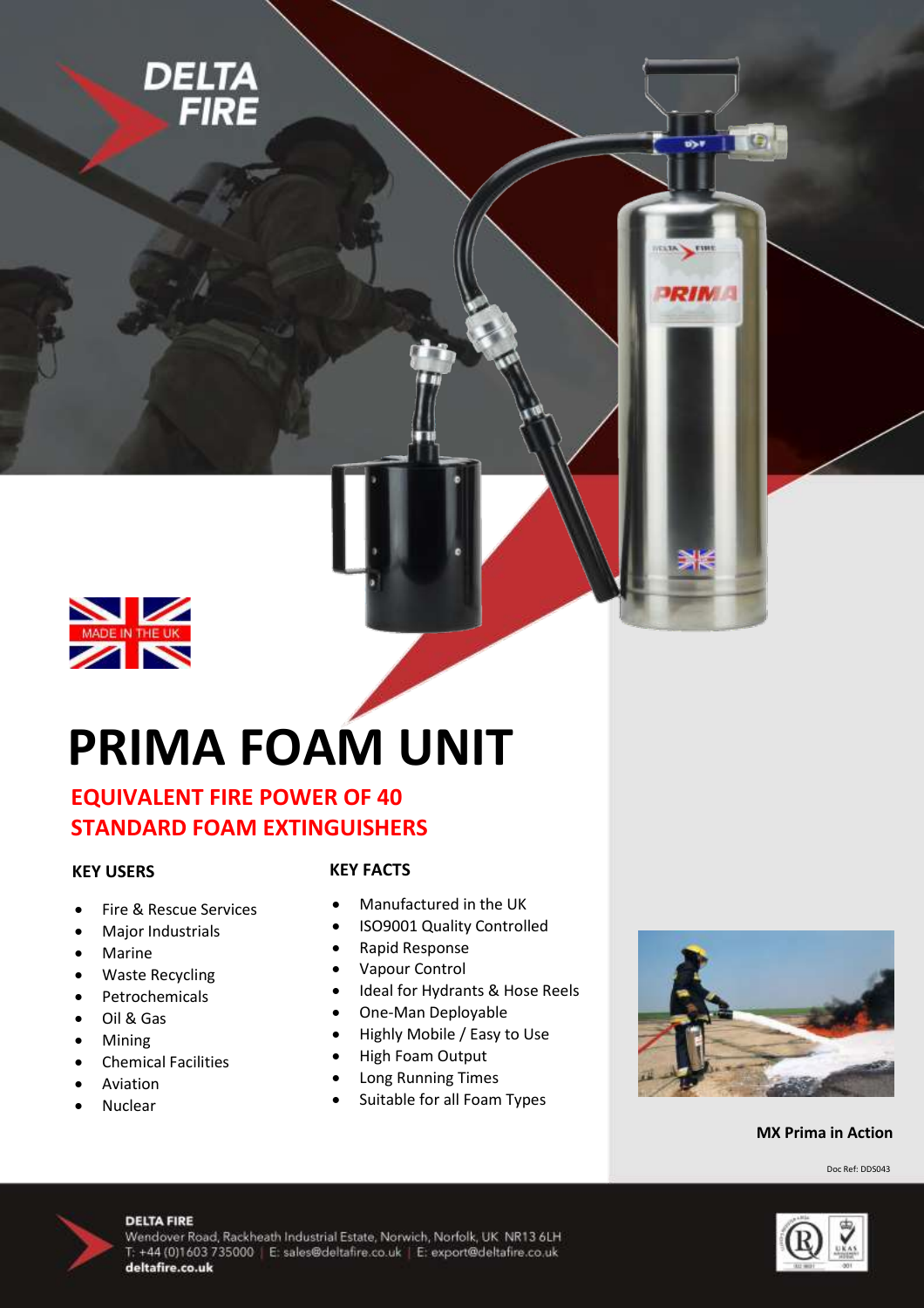# GENERAL DESCRIPTION

## **The Delta Prima Units provide the equivalent fire power of 40 x standard foam extinguishers and are widely used by Professional Fire Services around the world.**

In many flammable liquid spill situations, portable foam or dry powder extinguishers are simply inadequate due to low application rates and short run times that can often lead to fires getting out of control before help arrives. The Prima Units are a highly effective means of controlling the fire rapidly providing high volumes of low or medium expansion foam suppressing the fire or blanketing the spill.

Simple connection to a pressurized water supply, such as a hydrant or hose reel, allows the user to apply rapid, first attack on a wide range of risk scenarios. The Prima's will still perform even at inlet pressures as low as 2 bar – at just 3½ bar the LX Prima produces a throw of 6½ metres.

Available in either low expansion (Prima LX), medium expansion (Prima MX) or dual function (Prima LX/MX) options the Prima's are ideally suited to Car Ferry Decks, Flammable Liquid Stores, Fuel Loading Racks, Boiler & Engine Rooms, Paint/Solvent Stores or any location where hosereels are present such as Hotels, Hospitals, Manufacturing Facilities etc.







l

**DELTA FIRE** Wendover Road, Rackheath Industrial Estate, Norwich, Norfolk, UK NR13 6LH +44 (0)1603 735000 | E: sales@deltafire.co.uk | E: export@deltafire.co.uk deltafire.co.uk

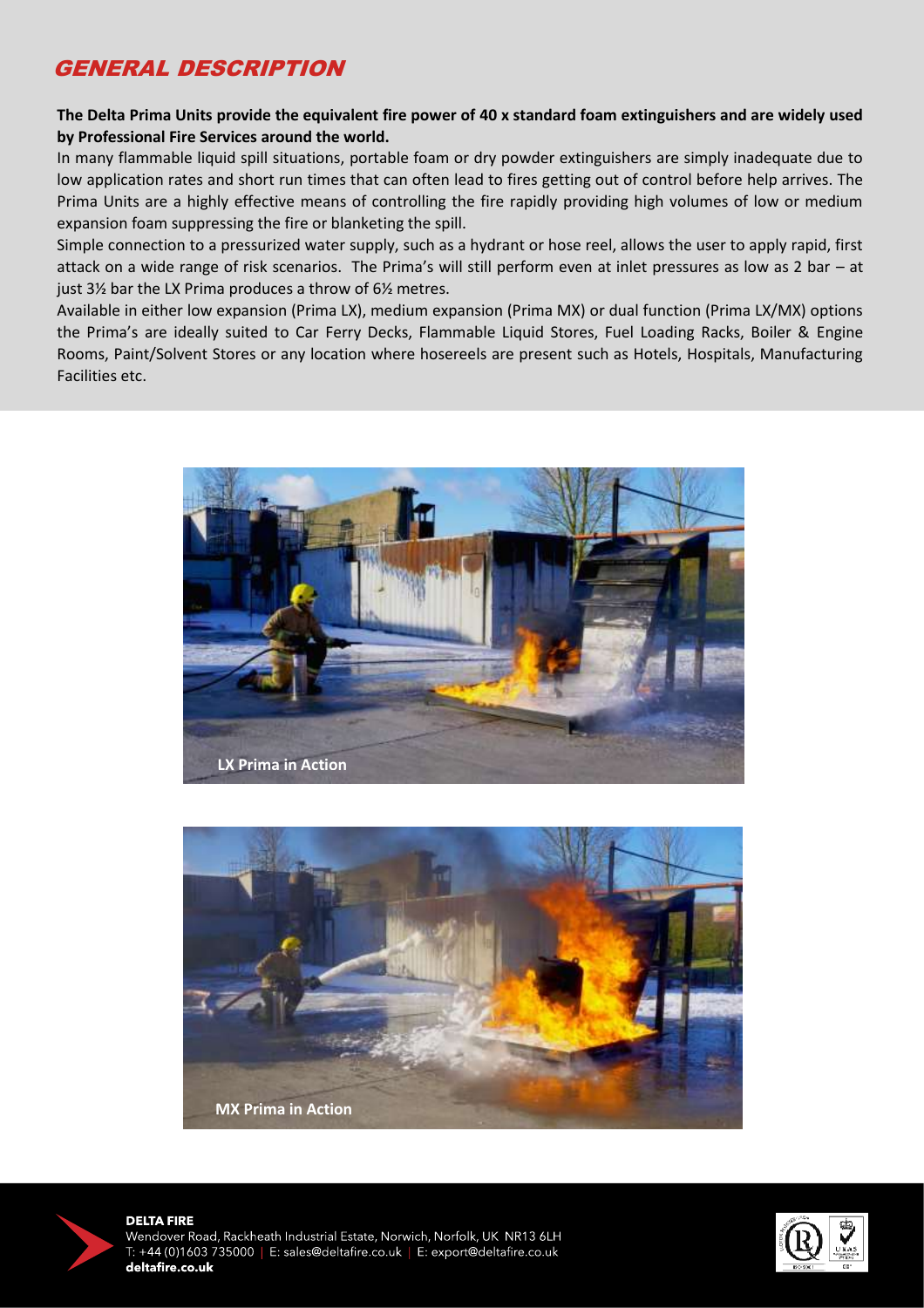

The Delta Prima Units are a superior, high performance range of product suited to a wide spectrum of applications around the world. Ball valve controlled, the Prima's are pre-set to either 3% or 6% foam induction rate.







#### **Fire Hydrant**



#### **Hose Reels**

The Prima Units are ideally suited for use with hose reels as commonly found in the industrial and marine sectors. Simple integration of a single Prima Unit provides significantly improved firefighting capabilities to any 19mm or 25mm hose reel and allows the first attending operator to effectively control the fire reducing the chance of the fire spreading to other areas.

#### **Layflat Hose**

The Prima Units are also ideal for use with layflat fire hoses stored on hose racks or cradles and simple connection can be provided with any British or International inlet adaptor. Foam induction is integral within the Prima allowing high foam firefighting capabilities without the need for a separate in-line foam inductor. Rapid one-man deployment ensures fast, effective fire or spill containment.

#### **Fire Hydrants**

The Prima Units can be connected to any available fire hydrant including pillar hydrants, bulkhead mounted hydrants or fire appliance hydrants. The Prima's are also ideal for connection to Dry Riser hydrants in high rise buildings such as tower blocks, hospitals and hotels. The Prima's are an ideal 'first attack' solution for Waste Recycling and Bio-Mass sites, Production Plants, Mining Industries and any high risk areas.

#### **Connection**

The Prima Units are available with any inlet connection to suit customer's existing hose lines. Delta Fire offer a wide range of International adaptors in either light alloy or gunmetal to suit every application whether on-shore industrial or harsh-environment off-shore.

Storz D quick-release fittings are used to connect the discharge hoses to the cylinder allowing the operator to switch between LX and MX nozzles.



#### **DELTA FIRE**

Wendover Road, Rackheath Industrial Estate, Norwich, Norfolk, UK NR13 6LH +44 (0)1603 735000 | E: sales@deltafire.co.uk | E: export@deltafire.co.uk deltafire.co.uk